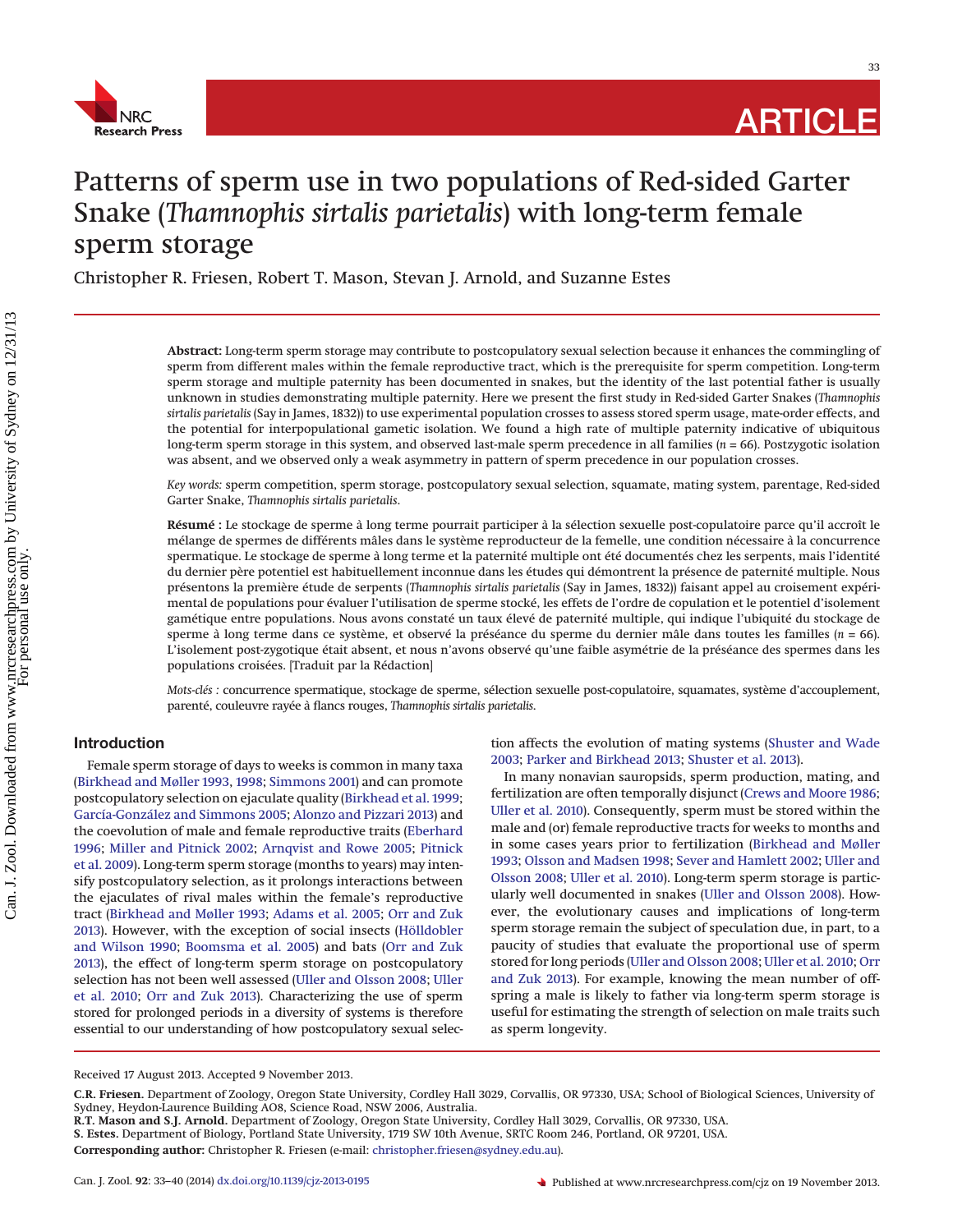Garter Snakes (genus *Thamnophis* Fitzinger, 1943; [Collins and](#page-6-11) [Taggart 2002\)](#page-6-11) make excellent subjects for the study of long-term sperm storage for several reasons. Multiple paternity is widespread among Garter Snakes [\(Wusterbarth et al. 2010\)](#page-7-11); thus, postcopulatory selection is likely to be an important aspect of their mating systems. Furthermore, female Garter Snakes possess sperm storage crypts [\(Fox 1956;](#page-6-12) [Hoffman and Wimsatt 1972;](#page-6-13) [Halpert et al.](#page-6-14) [1982;](#page-6-14) [Devine 1984;](#page-6-15) [Sever and Hamlett 2002\)](#page-7-10) and sperm remains viable for long periods within the female reproductive tract (8– 9 months: [Blanchard and Blanchard 1941;](#page-6-16) [Blanchard 1943;](#page-6-17) years: [Stewart 1972\)](#page-7-12). However, no study has employed an experimental approach in which mate order is known; therefore, neither prevalence of stored sperm usage nor mate-order effects on sperm precedence could be established. Although studying mating system evolution can be difficult in secretive animals such as snakes [\(Seigel 1987;](#page-7-13) [Duvall et al. 1993\)](#page-6-18), this problem is obviated in studies of Red-sided Garter Snake (*Thamnophis sirtalis parietalis* (Say in James, 1832); [Collins and Taggart 2002\)](#page-6-11) populations from Manitoba, Canada. Males of this system display robust courtship in controlled mating trials (e.g., [Whittier et al. 1985;](#page-7-14) [Shine et al.](#page-7-15) [2000](#page-7-15)*b*; [LeMaster and Mason 2002;](#page-6-19) [Friesen et al. 2013\)](#page-6-20) such that the last male to mate is easily identified in sperm precedence studies and mated females from these trials can be easily transported to laboratory facilities to give birth so that offspring can be collected and maternity is certain.

## **Mating system of** *T. s. parietalis*

In central Manitoba, Canada, large numbers of *T. s. parietalis* overwinter in limestone sinkholes from which they emerge in late April and to which most of them faithfully return each fall [\(Gregory 1974;](#page-6-21) [Gregory and Stewart 1975;](#page-6-22) [Macmillan 1995\)](#page-7-16). All Manitoba den sites share a number of characteristics. Mating has been observed during the fall migration period [\(Aleksiuk and](#page-6-23) [Gregory 1974\)](#page-6-23), but the most intense mating activity occurs at spring emergence. In early spring, males emerge at the surface from underground retreats before females and remain concentrated at the den for 4–5 weeks [\(Gregory 1974;](#page-6-21) [Shine et al. 2001\)](#page-7-17). In contrast, females emerge later and remain around the den, on average, for only 3–4 days before migrating to summer feeding grounds [\(Shine et al. 2001\)](#page-7-17). The sexual difference in spatial and temporal distribution generates extremely male-biased operational sex ratios (OSRs) [\(Emlen and Oring 1977\)](#page-6-24). The polygynandrous mating system of Manitoba *T. s. parietalis* is thus characterized by scramble competition [\(Thornhill and Alcock 1983;](#page-7-18) [Duvall et al. 1993\)](#page-6-18).

Population- and quantitative-genetic studies suggest a role for selection in our study system. Although den philopatry in snakes may lead to a high degree of population genetic structuring [\(Lougheed et al. 1999;](#page-6-25) [Gibbs and Weatherhead 2001\)](#page-6-26), Common Garter Snakes (*Thamnophis sirtalis* (L., 1758)) in general, and Manitoba populations in particular, show little differentiation at neutral markers [\(Bittner and King 2003;](#page-6-27) [Westphal 2007;](#page-7-19) [DiLeo et al. 2010\)](#page-6-28). This pattern may owe itself to *T. s. parietalis* having recolonized Manitoba less than 12 000 years ago, following the last glacial retreat [\(Rye 2000;](#page-7-20) [Dyke 2004;](#page-6-29) [Placyk et al. 2007\)](#page-7-21). During this time, however, *T. s. parietalis* within Interlake Manitoba have experienced a discontinuous spatial population structure based on den-site availability and philopatry [\(Gregory 1974;](#page-6-21) [Gregory and Stewart 1975;](#page-7-16) [Macmillan 1995;](#page-7-16) [LeMaster](#page-6-30) [and Mason 2003;](#page-6-30) [Mooi et al. 2011\)](#page-7-22), and the Interlake (including Inwood) and Snake Island populations of *T. s. parietalis* have diverged substantially in body size and coloration [\(Westphal 2007;](#page-7-19) [Mooi et al.](#page-7-22) [2011\)](#page-7-22). In the absence of comparable differentiation at neutral genetic markers, these phenotypic differences can be attributed to population-specific patterns of directional selection [\(Lande 1992;](#page-6-31) [Spitze 1993\)](#page-7-23), perhaps related to differences between mainland and island lifestyles of these animals.

Lastly, variation in the physical size of Manitoba den sites generates variation in den population sizes, which in turn can lead to differing rates of evolution in such populations. Sexual coevolution in small populations is predicted to occur rapidly along a line of equilibrium due to drift [\(Lande 1981;](#page-6-32) [Gavrilets 2000;](#page-6-33) [Uyeda et al.](#page-7-24) [2009\)](#page-7-24). In contrast, large populations are predicted [\(Gavrilets 2000\)](#page-6-33) and demonstrated [\(Martin and Hosken 2003;](#page-7-25) [Gay et al. 2010\)](#page-6-34) to be more responsive to selection promoted by sexual conflict.

Here we present data on paternity from experimental crosses of two natural populations of *T. s. parietalis*—Inwood and Snake Island—that represent the two extremes of population size and mating aggregation density observed in this system. We first evaluated the prevalence of long-term sperm storage to the genetic mating system of Manitoba *T. sirtalis*. Second, given that stored sperm were prevalent, we assessed mate-order effects on sperm precedence. Third, we assessed prezygotic reproductive isolation by testing for homotypic sperm precedence between experimental crosses.

# **Materials and methods**

#### **Study populations**

*Thamnophis sirtalis parietalis* were collected from two sites: Inwood (I), a large communal den in central southern Manitoba (50°31.58'N, 97°29.71'W) that houses approximately 35 000 snakes [\(Shine et al. 2006\)](#page-7-26) and where mating aggregations range in size from 3 to 62 males courting a single female [\(Shine et al. 2001\)](#page-7-17), and Snake Island (S), a small (2 km × 0.5 km) island in Lake Winnipegosis, Manitoba (51°38.53'N, 99°49.42'W), in which small mating aggregations (1–20 males per female) are distributed along a low limestone ridge home to 100–500 snakes [\(Mason et al. 1991\)](#page-7-27). Four combinations of population pairings were used in mating trials: I  $\times$  I and S  $\times$  S (homotypic pairings), and I  $\times$  S and S  $\times$  I (heterotypic pairings). In the abbreviation of each cross, the female's population is listed first.

#### **Animal collection**

Unmated females were collected as they reached the ground surface of the den from underground retreats during the spring of 2004. It is unlikely that females mate while underground, as winter body temperatures are extremely low (2–3 °C; [Lutterschmidt](#page-6-35) [et al. 2006\)](#page-6-35). Emerging females can therefore be considered "seasonal virgins", although they may carry sperm in their reproductive tracts stored from previous seasons. Males were collected from courting or basking groups of animals and placed into nylon sacks until mating trials.

## **Mating trials**

Mating trials were conducted at the Chatfield Research Station, Manitoba, Canada (50°46'34.65"N, 97°32'46.69"W), within a few days of animal capture. In each mating trial, a female was placed in a 1 m  $\times$  1 m  $\times$  1 m nylon outdoor arena with 10 males from a particular population. Thus, the OSR for the mating trials was held at a moderate and realistic level for all matings [\(Shine et al.](#page-7-17) [2001\)](#page-7-17). Once a female was placed in the arena, she was observed until mating occurred. The pair was then carefully removed from the arena before copulation terminated and placed in a smaller arena; the identity of the focal male was thus known with certainty. Males were allowed to mate once. In total, there were 110 matings (I × I: *n* = 39; I × S: *n* = 22; S × S: *n* = 25; S × I: *n* = 24). After copulation ended, the animals were weighed and measured, and small (<10 mm) tissue samples were taken from the tail tips of all mated animals. Tissue was placed into plastic (Nunc) tubes filled with calcium sulfate (Drierite) desiccant and stored at −20 °C until DNA extraction. The ventral scales of each female were clipped with unique markings to identify them through the next 12 months of captivity [\(Blanchard and Finster 1933\)](#page-6-36). Males were released at the point of capture after tissue samples were taken.

## **Husbandry**

Females were transported to Oregon State University, housed (14–25 °C to mimic natural conditions; 12 h light: 12 h dark) in 38 L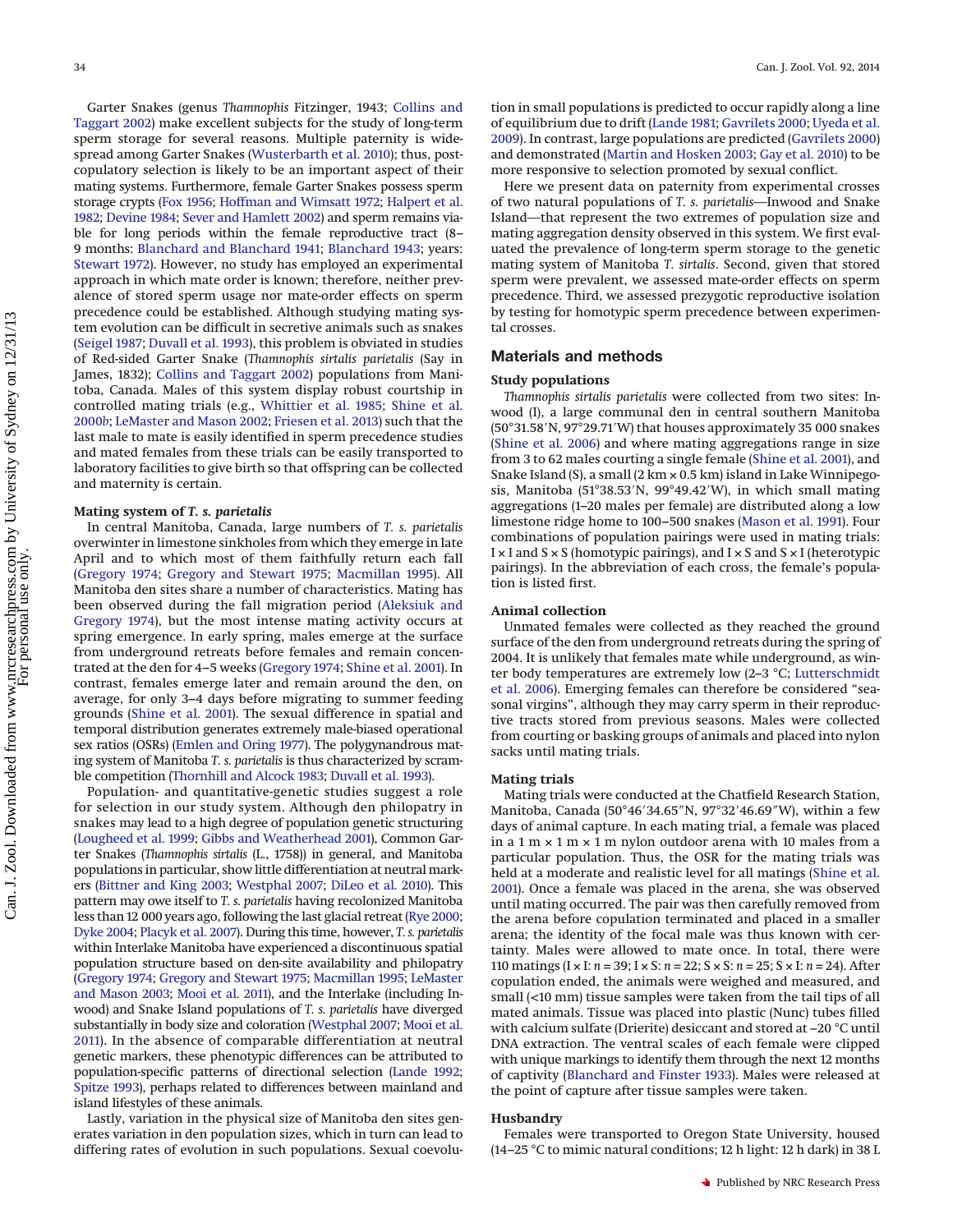aquaria, given water ad libitum, and fed live worms (*Lumbricus terrestris* L., 1758) or frozen fish (Chinook salmon, *Oncorhynchus tshawytscha* (Walbaum, 1792)) weekly. Females gave birth in the laboratory from mid-August through early September. Neonates were weighed, measured, and tissue was collected in the same manner as the adults.

# **Molecular methods**

DNA was extracted from tail-tip tissue [\(Garner et al. 2004\)](#page-6-37) in 200  $\mu$ L 5% chelex – 1% ProK solution incubated at 56 °C for 2 h and then 8 min at 100 °C. We used three microsatellite loci to exclude the focal male from paternity: Ts1 [\(McCracken et al. 1999\)](#page-7-28) and *Nsµ2* and *Ns*-*3* [\(Prosser et al. 1999\)](#page-7-29). All three loci were multiplexed in a single 12  $\mu$ L polymerase chain reaction (PCR) (1  $\mu$ L template;  $6.25 \mu L$  Multiplex mix (Qiagen catalogue No. 206143); 1.25  $\mu L$  of  $2 \mu$ mol/L of each primer (Invitrogen); 3.5  $\mu$ L molecular grade H<sub>2</sub>O). PCRs were carried out in a Biorad thermal cycler (C1000) with amplification conditions consisting of 15 min at 95 °C, followed by 35 cycles of 30 s at 95 °C, 90 s at 58 °C, and 90 s at 72 °C, followed by a 10 min elongation phase at 72 °C. Reaction products were separated using an ABI 3100 genetic analyzer and the alleles were visualized using ABI Genotyper software. Peaks were assigned manually, and each offspring was checked against the mother's genotype. Samples from offspring that lacked a maternal allele were reanalyzed along with the mother's sample and a random subset of siblings to check for errors [\(DeWoody et al. 2006\)](#page-6-38).

#### *Parentage assignment*

We used an exclusion-based protocol for paternity assignment that involved selecting a random sample of 28 adults from each population  $(n = 56)$  to estimate mean exclusion probability and test for Hardy–Weinberg equilibrium (HWE) using CERVUS version 3.0.3 [\(Kalinowski et al. 2007\)](#page-6-39). A conservative estimate of the minimum number of fathers per litter was calculated by dividing the number of paternal alleles by 2 after assigning alleles to the known male. We then added one male to this number to account for the known male. Any paternity that we could not assign to our focal male was most likely due to stored sperm and thus necessarily from within-population (homotypic) matings.

The three loci chosen for this study were all highly polymorphic. The mean exclusion probability, based on the genotypes from 56 randomly chosen adults in a preliminary analysis, for each locus was as follows-Ts1: 1 - 0.1160 = 0.884 exclusion probability (second parent), 26 alleles,  $H_{\rm O}$  = 0.9643;  $Ns\mu$ 2: 1 – 0.1654 = 0.8346 exclusion probability (second parent), 20 alleles,  $H<sub>O</sub>$  = 0.5357;  $Ns\mu 3$ :  $1 - 0.2508 = 0.7492$  exclusion probability (second parent), 12 alleles,  $H<sub>O</sub> = 0.8929$ . The combined mean exclusion probability using all three alleles is  $1 - 0.0048 = 0.9952$  and any pair of loci yields greater than 0.95 confidence of correctly excluding our focal male. In many cases, we relied on only two loci because one of the three loci was uninformative (e.g., mother and focal male shared a genotype at that locus). The single locus exclusion probability of *Ts1* calculated using all the adults from this study was 0.98, provided the maternal and focal male's genotypes did not match. Loci *Ts1* and *Nsµ3* were in HWE (*Ts1*:  $\chi^2_{[325]}$  = 298.9, *P* = 0.847; *Ns* $\mu$ 3:  $\chi^2_{[66]}$  = 50.386, *P* = 0.923); however, locus *Ns* $\mu$ <sub>2</sub> displayed excess homozygosity (*Ns* $\mu$ 2: *H*<sub>O</sub> = 0.536, *H*<sub>E</sub> = 0.926,  $\chi^2_{[190]}$  = 503.5,  $P < 0.001$ ). Excess homozygosity at the *Nsµ2* locus was found in both populations (Snake Island:  $H_{\rm O}$  = 0.630,  $H_{\rm E}$  = 0.915; Inwood:  $H_{\Omega}$  = 0.448,  $H_{\rm F}$  = 0.913). Excess homozygosity can arise from genotyping errors produced by null alleles, large allele dropout, or miscalling stutter as homozygotes; however, we compared progeny genotypes with maternal genotypes and found no evidence of deviation from expected Mendelian ratios [\(DeWoody et al. 2006\)](#page-6-38).

#### **Statistical analyses**

Statistical analyses were conducted using SigmaPlot version 11.0  $(\chi^2$ , ANOVA, and Student's *t* tests), XLSTAT (ANCOVA, nested mixed models), or PASW version 17.0 (generalized linear regression). Proportion of offspring fathered was arcsine square root transformed and male snout–vent length (SVL) was ln-transformed to equalize variance among crosses for regression analyses. Body condition index (BCI) was calculated as the residual deviation from the quadratic regression of female mass on female SVL fitted in SigmaPlot (adjusted  $R^2$  = 0.918), which provided a superior fit compared with a linear model both on untransformed data (adjusted  $R^2$  = 0.827) and ln–ln transformed data (adjusted *R*<sup>2</sup> = 0.825). Differential offspring mortality before birth can skew results in studies of sperm precedence [\(Gilchrist and Partridge 1997;](#page-6-40) [Zeh and Zeh](#page-7-30) [1997\)](#page-7-30). To assess this possibility, we tested for differences between homotypic and heterotypic crosses in litter size, number of stillbirths, and incidence of parity after controlling for female size, which has a known, direct effect on litter size [\(Gregory and Larsen](#page-6-41) [1993\)](#page-6-41). We tested for differences in homotypic sperm precedence by conducting a parametric test of the proportion of offspring fathered by the known male on the  $I \times I$  vs.  $I \times S$  crosses. However, the variance in the proportion of offspring fathered was not equal between  $S \times S$  and  $S \times I$  crosses, so we conducted a nonparametric test for this comparison.

# **Results**

#### **Population comparisons**

Of the females that gave birth, Snake Island females were significantly longer than Inwood females, but not significantly heavier [\(Table 1\)](#page-3-0). Accordingly, Inwood females had higher BCI than Snake Island females. Of the potential fathers, Snake Island males were significantly longer and heavier than Inwood males. However, Inwood males were in better condition than Snake Island males.

#### **Postzygotic isolation**

#### *Birth rate*

Seventy-one of the 110 mated females (64.5%) gave birth. Female Garter Snakes are capital breeders and most likely give birth every other year [\(Gregory 2006;](#page-6-42) R.T. Mason, personal observation), so this percentage is close to the expected 50%. Larger females were more likely to give birth (logistic regression; LRT = 33.203, *P* < 0.001). Female body condition differed significantly with parity and between populations (two-way ANOVA; female population: *F*[1,106] = 22.01, *P* < 0.001; gave birth: *F*[1,106] = 10.23, *P* = 0.002; interaction:  $F_{[1,106]} = 0.429$ ,  $P = 0.514$ ; [Table 1\)](#page-3-0) such that Inwood females giving birth had higher BCI (8.4  $\pm$  2.2; mean  $\pm$  SE) than those that did not give birth  $(-0.62 \pm 1.69)$ , but the same relationship did not exist for Snake Island females (gave birth: –4.12 ± 2.10; did not give birth: –10.06 ± 1.82) (Holm–Šidák method for multiple comparisons; Inwood: *t* = 3.03, unadjusted *P* = 0.003; Snake Island: *t* = 1.65, unadjusted  $P = 0.103$ ).

To test whether females were less likely to give birth when mated with a heterotypic male, we analyzed incidence of parity among crosses (for number of families per cross see [Table 1\)](#page-3-0). The proportion of females that gave birth did not differ significantly among crosses  $(\chi^2$  test;  $\chi^2_{[1]}$  = 3.355, *P* = 0.340) or between populations ( $\chi^2$  test;  $\chi^2_{[1]}$  = 1.327, *P* = 0.249). We also conducted pairwise comparisons of homotypic and heterotypic matings, but still found no differences in parity ( $\chi^2$  test; I × I vs. I × S:  $\chi^2_{[1]}$  = 1.195, *P* = 0.274;  $\chi^2$  test; S × S vs. S × I:  $\chi^2_{[1]} = 0.294$ , P = 0.588).

## *Litter size and stillbirths per cross*

To assess whether genetic incompatibility and embryo reabsorption skewed paternity patterns, we tested for differences in litter size and the number of stillbirths among crosses. Without controlling for female size, litter size was not different among crosses ( $F_{[3,71]} = 0.577$ ,  $P = 0.632$ ; [Table 1\)](#page-3-0). As noted earlier, females differ in size between populations and female mass predicts litter size (adjusted  $R^2 = 0.471$ ,  $F_{[1,71]} = 67.168$ ,  $P < 0.001$ ). We therefore compared residuals of litter size given female mass between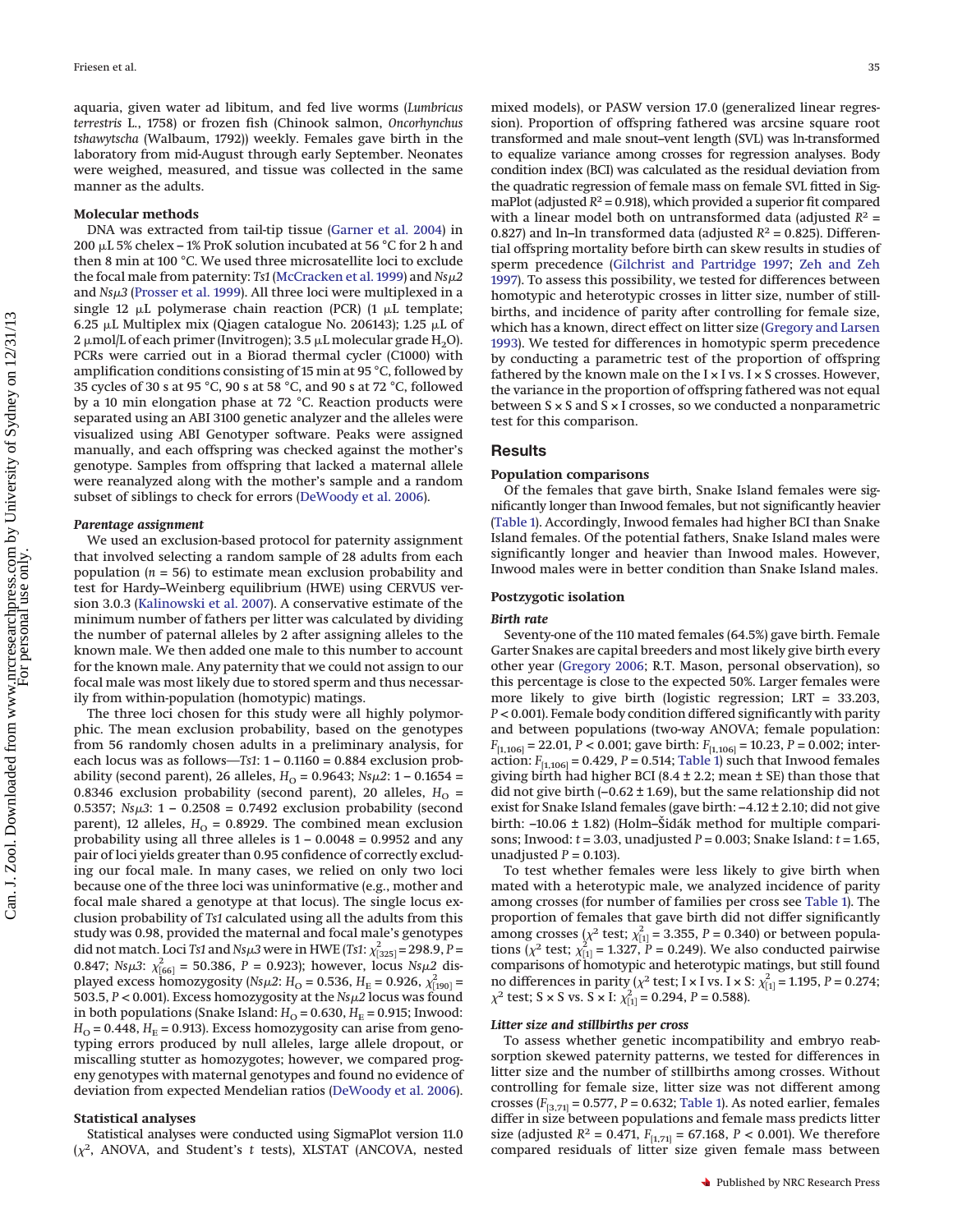|                                          |                        |                  |       |               |      |                  | No. of females that                  |
|------------------------------------------|------------------------|------------------|-------|---------------|------|------------------|--------------------------------------|
|                                          | Population or<br>cross | $\boldsymbol{n}$ | df    | Mean (SE)     | t    | $\boldsymbol{p}$ | gave birth/no. of<br>mated pairs (%) |
| Female                                   |                        |                  |       |               |      |                  |                                      |
| Mass(g)                                  | Inwood (I)             | 32               | 64    | 106.9(5.26)   | 1.69 | 0.094            |                                      |
|                                          | Snake Island (S)       | 34               |       | 121.6(6.57)   |      |                  |                                      |
| SVL (cm)                                 | 1                      | 32               | 64    | 65.3(1.15)    | 3.67 | < 0.001          |                                      |
|                                          | S                      | 34               |       | 71.2(1.12)    |      |                  |                                      |
| <b>BCI</b>                               | $\rm I$                | 32               | 64    | 5.81(2.20)    | 3.68 | < 0.001          |                                      |
|                                          | S                      | 34               |       | $-5.63(2.2)$  |      |                  |                                      |
| Male                                     |                        |                  |       |               |      |                  |                                      |
| Mass(g)                                  | $\bf{I}$               | 35               | 64    | 30.4(1.25)    | 3.44 | 0.001            |                                      |
|                                          | ${\mathsf S}$          | 31               |       | 38.7(2.17)    |      |                  |                                      |
| SVL (cm)                                 | $\bf I$                | 35               | 64    | 45.7 (0.87)   | 6.46 | $0.001$          |                                      |
|                                          | S                      | 31               |       | 52.2 (0.95)   |      |                  |                                      |
| <b>BCI</b>                               | $\mathbf I$            | 35               | 64    | 1.05(0.52)    | 2.59 | 0.012            |                                      |
|                                          | S                      | 31               |       | $-1.22(0.72)$ |      |                  |                                      |
| Litter size x cross                      | $I \times I$           | 18               | 3, 61 | 21.2(2.08)    | 0.64 | 0.591            |                                      |
|                                          | $I \times S$           | 14               |       | 23.9 (1.39)   |      |                  |                                      |
|                                          | $S \times I$           | 17               |       | 20.8(1.81)    |      |                  |                                      |
|                                          | $S \times S$           | 17               |       | 20.4 (2.07)   |      |                  |                                      |
| Birth rate x cross                       | $I \times I$           |                  |       |               |      |                  | 21/39(53)                            |
|                                          | $I \times S$           |                  |       |               |      |                  | 15/22(68.2)                          |
|                                          | $S \times I$           |                  |       |               |      |                  | 18/24(75)                            |
|                                          | $S \times S$           |                  |       |               |      |                  | 17/25(68)                            |
| Proportion of still births x cross       | $I \times I$           |                  |       | 0.064(0.022)  |      |                  |                                      |
|                                          | $I \times S$           |                  |       | 0.129(0.083)  |      |                  |                                      |
|                                          | $S \times I$           |                  |       | 0.020(0.008)  |      |                  |                                      |
|                                          | $S \times S$           |                  |       | 0.093(0.055)  |      |                  |                                      |
| Proportion of multiple paternity x cross | $I \times I$           |                  |       | 0.89(0.076)   |      |                  |                                      |
|                                          | $I \times S$           |                  |       | 0.93(0.071)   |      |                  |                                      |
|                                          | $S \times I$           |                  |       | 0.88(0.081)   |      |                  |                                      |
|                                          | $S \times S$           |                  |       | 0.69(0.120)   |      |                  |                                      |

<span id="page-3-0"></span>**Table 1.** Population differences in Red-sided Garter Snakes (*Thamnophis sirtalis parietalis*) based on those females that gave birth and fathers used in the paternity analysis.

**Note:** The *t* statistics and *p* values were generated from ln-transformed data (*p* values in boldface type are significant at *p* < 0.05). BCI, body condition index; SVL, snout–vent length.

homotypic and heterotypic crosses and found no differences (onetailed Student's *t* test; I × I vs. I × S:  $t_{[34]} = 0.005$ ,  $P = 0.498$ ; S × S vs. S  $\times$  I:  $t_{[35]}$  = 0.134, *P* = 0.447). The number of stillbirths per cross yielded no evidence for postzygotic sexual isolation. Across all females, the mean proportion of stillbirth offspring was 0.073 (95% confidence interval (CI) of mean = 0.023). Median proportion of stillbirth offspring was not affected by cross (Kruskal–Wallis one-factor ANOVA;  $H_{3}$  = 1.844,  $P$  = 0.605; [Table 1\)](#page-3-0) and comparisons between homotypic and heterotypic crosses showed no significant differences ( $\chi^2$  test of independence; I × I vs. I × S:  $\chi^2_{[1]}$  = 2.057, *P* = 0.151; S × S vs. S × I:  $\chi^2_{[1]}$  = 0.011, *P* = 0.915). Focusing on litters in which we were able to assign paternity (below), stillbirth offspring were no more likely to have been fathered by heterotypic males  $(\chi^2 \text{ test}; \text{ I} \times \text{I} \text{ vs. } \text{I} \times \text{S}: \chi^2_{[1]} = 1.637, P = 0.201; S \times S \text{ vs. } S \times \text{I}: \chi^2_{[1]} = 0.2.057,$  $P = 0.151$ .

# **Postcopulatory–prezygotic isolation**

## *Minimum number of fathers per litter*

A total of 66 families (1409 offspring) were successfully genotyped. Seven families were eventually excluded from analysis either because of apparent maternal null alleles  $(n = 2)$ , difficulty amplifying maternal template DNA (*n* = 4), or a mismatch between a maternal genotype and that of her litter perhaps resulting from a novel mutation  $(n = 1)$ . Eighty-five percent of litters exhibited multiple paternity, which means that only 15% of females showed no evidence of having used stored sperm, but females that exhibited single paternity may have had stored sperm that was not used. Crosses did not differ in proportion of litters with multiple

paternity ( $\chi^2_{[3]}$  = 3.901, *P* = 0.272; [Table 1\)](#page-3-0). For all crosses combined, a conservative estimate of the median minimum number of fathers per litter was 2.0 (1–3 fathers), which did not differ among crosses (Kruskal–Wallis one-factor ANOVA on ranks; *H*[3] = 0.823, *P* = 0.844). With the caveat that our method may underestimate the number of fathers per litter, litter size was not larger in litters with more fathers: 3 fathers,  $22 \pm 2.6$  offsprings (mean  $\pm$  SE); 2 fathers, 22 ± 1.2 offsprings; 1 father, 17 ± 1.8 offsprings (one-factor ANOVA;  $F_{[2,62]} = 1.983$ ,  $P = 0.146$ ); and larger females did not have more fathers per litter (one-factor ANOVA; SVL:  $F_{[2,62]} = 0.775$ ,  $P = 0.465$ ).

#### **Gametic isolation**

Mean proportion of offspring fathered by the known (last) male across all crosses was  $0.67 \pm 0.06$  (mean  $\pm$  SE), which is significantly greater than the 0.50 expected under a model of equal weighting of paternity with two fathers (two-tailed Student's *t* test;  $t_{[65]}$  = 5.595, *P* < 0.001). Mean (±SE) proportion of offspring fathered by the known male within crosses were as follows: I  $\times$  I = 0.754  $\pm$ 0.045,  $I \times S = 0.617 \pm 0.060$ ,  $S \times I = 0.629 \pm 0.052$ ,  $S \times S = 0.643 \pm 0.081$ [\(Figs. 1A,](#page-4-0) [1B\)](#page-4-0). Inwood females gave birth to slightly more offspring attributable to homotypic stored sperm when they mated with heterotypic males (two-tailed Student's *t* test; I × I vs. I × S: *t*[30] = 1.866,  $P = 0.072$ ). Snake island female crosses (S  $\times$  S and S  $\times$  I) did not have equal variance in proportion of offspring fathered (Levine's test;  $F_{[1,31]}$  = 6.123,  $P$  = 0.019); however, the proportion of offspring attributable to stored sperm did not differ between these hetero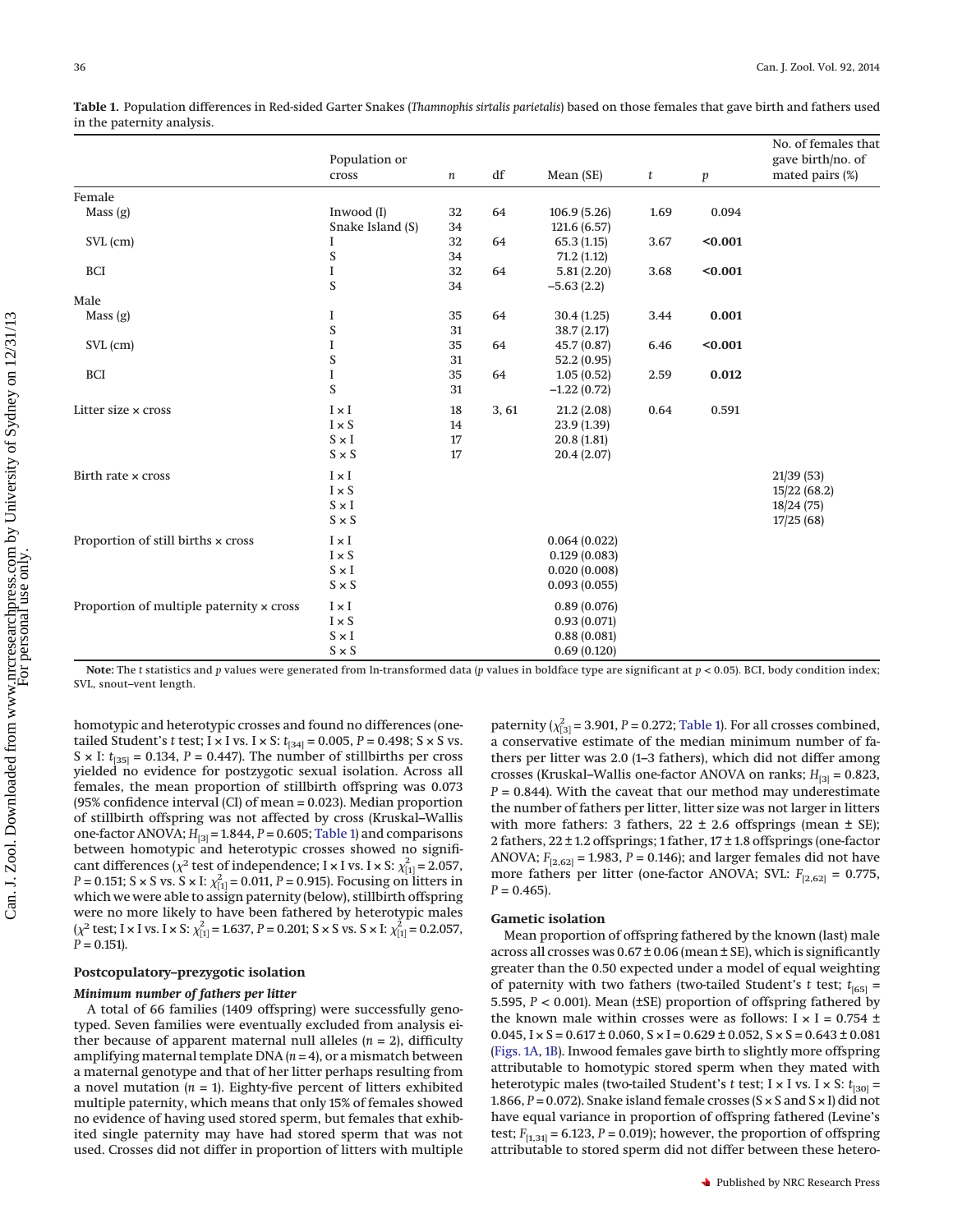<span id="page-4-0"></span>**Fig. 1.** (A, B) Box plots showing asymmetric gametic isolation in Red-sided Garter Snakes (*Thamnophis sirtalis parietalis*); more stored sperm from homotypic males was used when Inwood (I) females mate with Snake Island (S) males. The horizontal broken lines within the boxes are means, whereas the horizontal solid lines are medians. The boxes enclose 50% of the data, whereas the whiskers are 1.5 interquartile ranges. There is more variance within the  $S \times S$ cross than the other crosses.



typic and homotypic crosses (one-tailed Mann–Whitney rank-sum test;  $S \times S$  vs.  $S \times I$ :  $H = 0.148$ ,  $P = 0.442$ ).

## *Effect of male size on paternity*

Longer Snake Island males had significantly higher paternity when they mated with Snake Island females, but male size had no effect on paternity in any other cross (generalized linear regression in PASW; Wald  $\chi^2$  test; male SVL (MSVL):  $\chi^2_{[1]} = 1.58$ ,  $P = 0.209$ ; S × S:  $\chi^{2}_{[3]} = 10.55$ ,  $P = 0.001$ ; S × S × Ln (MSVL) interaction:  $\chi^2_{[1]}$  = 10.44, *P* = 0.001). ANCOVA corroborated this statistical result (full-model ANOVA; *F*[7,63] = 2.714, *P* = 0.017; Ln (MSVL) × cross interaction;  $P = 0.005$ ), which provided a comparison of slopes [\(Figs. 2A,](#page-4-1) [2B,](#page-4-1) supplementary Table S1<sup>1</sup>). We conducted separate regression analyses to illustrate the difference in slopes [\(Fig. 2A\)](#page-4-1); these are the results from the individual regressions—S  $\times$  S: ad-

<span id="page-4-1"></span>**Fig. 2.** Proportion of offspring fathered by the focal male (arcsine(square root (P2)) Red-sided Garter Snake (*Thamnophis sirtalis parietalis*) as a function of male size (Ln (MSVL)) for each separate cross, where MSVL is male snout–vent length, I is Inwood, and S is Snake Island. (A) The solid diamonds represent the S  $\varphi \rtimes$  S  $\vartheta$  cross, whereas the open diamonds represent the S $\stackrel{\circ}{\text{s}}$   $\times$  I $\stackrel{\circ}{\text{o}}$  cross. (B) The solid circles represent I $\frac{1}{2} \times I$  cross, whereas the open circles represent the I $\lhd\,$   $\times$  S  $\delta\,$  cross. The ANCOVA analysis of differences in slopes is presented in supplementary Table  $S1<sup>1</sup>$  and the italic letters to the right of each regression line indicates which lines are significantly different from one another.



justed  $R^2 = 0.252$ ,  $P = 0.023$ ;  $S \times I$ : adjusted  $R^2 = 0.000$ ,  $P = 0.817$ ;  $I \times I$ : adjusted *R*<sup>2</sup> = 0.000, *P* = 0.749; I × S: adjusted *R*<sup>2</sup> = 0.040, *P* = 0.217. We note that this result is robust even with the removal of the lowest point in the  $S \times S$  cross [\(Fig. 2A\)](#page-4-1). In contrast, female size had no effect on paternity (Wald  $\chi^2$  test; female SVL:  $\chi^2_{[1]} = 0.392$ , *P* = 0.531; S × S:  $\chi^2_{[3]}$  = 2.458, *P* = 0.483; interaction:  $\chi^2_{[1]}$  = 2.580, *P* = 0.461).

#### **Discussion**

This is the first study in snakes that addresses sperm precedence patterns in natural populations. We demonstrate last male sperm precedence and show that stored sperm from previous seasons sires a substantial proportion of offspring from any given litter.

#### **Sperm storage in** *T. s. parietalis*

Our data demonstrate that sperm stored from previous seasons fertilize ova and may therefore play an important role in postcopulatory selection [\(Uller and Olsson 2008;](#page-7-4) [Uller et al. 2010\)](#page-7-5). In our study system, as in most populations of Garter Snakes, limited mating occurs in the autumn prior to winter hibernation, as well

<span id="page-4-2"></span><sup>1</sup> Supplementary Table S1 is available with the article through the journal Web site at [http://nrcresearchpress.com/doi/suppl/10.1139/cjz-2013-0195.](http://nrcresearchpress.com/doi/suppl/10.1139/cjz-2013-0195)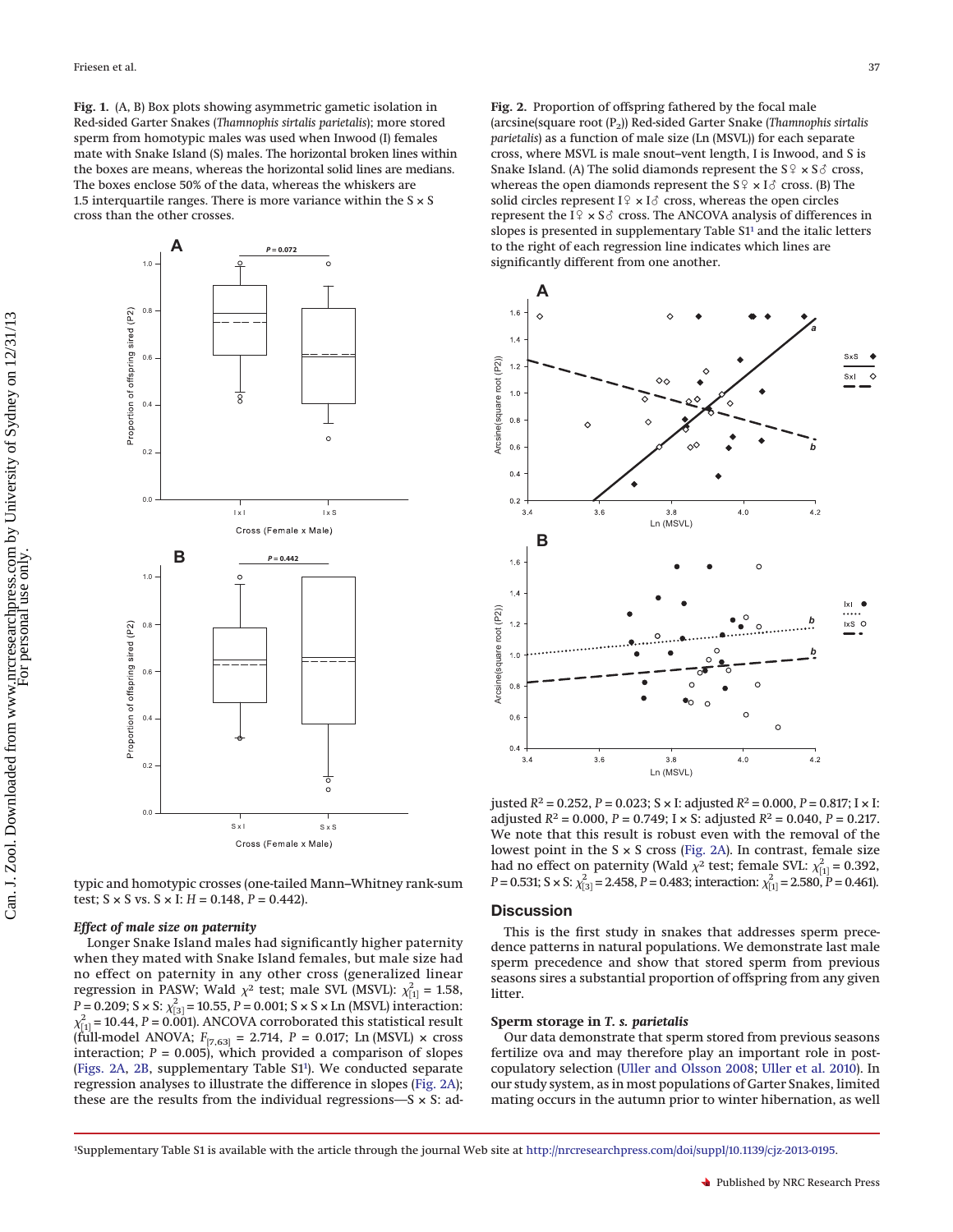as during the primary breeding season in spring [\(Blanchard and](#page-6-16) [Blanchard 1941;](#page-6-16) [Blanchard 1943;](#page-6-17) [Aleksiuk and Gregory 1974;](#page-6-23) [Whittier et al. 1985;](#page-7-14) C.R. Friesen, unpublished data, autumn 2008 and 2009). Because all females used in this study were collected immediately upon emergence and had no opportunity to mate during the spring except in our controlled mating trials, our study provides strong evidence for the effectiveness of autumnal mating and (or) mating during the previous spring. [Blanchard and](#page-6-16) [Blanchard \(1941\)](#page-6-16) found that autumn mating can produce viable offspring the following summer (over 10 months later). Although recently published examples of facultative parthenogenesis in snakes may call into question stored sperm usage across seasons [\(Booth et al. 2012\)](#page-6-43), our study found none of the hallmarks of parthenogenesis; i.e., unusually small litters composed entirely of the homogametic sex [\(Booth et al. 2012\)](#page-6-43).

# **Multiple paternity and opportunity for sperm competition**

The prevalence of multiple paternity [\(Figs. 1A,](#page-4-0) [1B\)](#page-4-0) clearly indicates the opportunity for postcopulatory selection within our study populations. The frequency of multiple paternity gauges the strength of postcopulatory selection; i.e., the risk that a male's sperm will compete with that of other males. Eighty-five percent of the litters in the current study showed multiple paternity. Our data are consistent with previous studies in *T. sirtalis* that found multiple paternity in 37.5%–100% of litters [\(McCracken et al. 1999;](#page-7-28) [King et al. 2001;](#page-6-44) [Garner et al. 2002;](#page-6-45) reviewed in [Uller and Olsson](#page-7-4) [2008\)](#page-7-4), as well as with studies of other Garter Snake species reporting multiple paternity in 50%–100% of litters [\(Garner and Larsen](#page-6-46) [2005;](#page-6-46) [Wusterbarth et al. 2010\)](#page-7-11). Our estimate of the incidence of multiple paternity probably underestimates the occurrence of female remating because some males may father all offspring even in the face of sperm competition—either by chance, because of superior ejaculate quality, or due to cryptic female choice.

Our study suggests that the risk of sperm competition is relatively high in these *T. sirtalis* populations. Indeed, multiple paternity was common even though females were only allowed to mate once in the spring, meaning that intermale sperm competition resulted only from sperm stored in previous seasons. The number of competitor ejaculates a male is expected to encounter provides another measure of the intensity of sperm competition. Our conservative approach found that as many as three fathers were required to explain paternity, with a mean of two detectable fathers per litter. These results indicate a moderate intensity of sperm competition [\(Parker 1998\)](#page-7-31).

#### **Mate-order effects**

Sperm precedence is defined as the nonrandom utilization of sperm from one of several males to mate with a female [\(Simmons](#page-7-32) [and Siva-Jothy 1998;](#page-7-32) [Simmons 2001\)](#page-7-0). Passive sperm loss (e.g., random sperm death) is a mechanism by which last-male precedence can occur [\(Parker 1998\)](#page-7-31), but first-male precedence occurs in some species by other mechanisms [\(Birkhead and Møller 1998\)](#page-6-1). Because females were allowed to mate only once in the spring, neither mate-order effects within the spring mating season nor the prevalence of multiple mating in the spring could be addressed in this study. Our data do, however, provide some insight into the effects of mate order on sperm precedence in the case of an extended interval between matings (i.e., over 7 months). Without considering the effect of cross, last-male precedence was moderate to high in litters of females allowed to mate only once in the spring [\(Figs. 2A,](#page-4-1) [2B\)](#page-4-1). The last male to mate fathered, on average, 67% of the offspring, providing evidence for at least moderate last-male sperm precedence [\(Simmons 2001\)](#page-7-0). Clearly, the spring males had an advantage over the fall males, but future work should address patterns of sperm precedence with multiple spring matings.

# **Weak asymmetric gametic isolation between populations of** *T. s. parietalis*

Our analysis took advantage of the fact that stored sperm would necessarily come from homotypic males. We found weak evidence of homotypic sperm precedence within Inwood females [\(Figs. 1A,](#page-4-0) [1B\)](#page-4-0). Given that homotypic sperm stored from autumnal mating would likely be at a disadvantage due to sperm attrition, this trend is remarkable and suggests that the observed asymmetry would be even more pronounced if there was parity in sperm numbers between potential fathers. Parity in sperm numbers can only be assured in artificial insemination trials, but these experiments reduce or eliminate precopulatory–copulatory cues that females might use to bias paternity via sperm usage or differential sperm transport [\(Eberhard 1996;](#page-6-5) [Eberhard et al. 1998\)](#page-6-47). Reduced paternity in between-population crosses is not necessarily the result of gametic isolation, but can result from postzygotic factors such as genetic incompatibility [\(Zeh and Zeh 1997;](#page-7-30) [Stockley 1999;](#page-7-33) [Tregenza and Wedell 2000;](#page-7-34) [Birkhead and Brillard 2007\)](#page-6-48); however, we found no evidence of postzygotic isolation. The proportion of stillbirths was not different for heterotypic vs. homotypic matings and the number of stillbirth offspring attributable to heterotypic males was no different than for homotypic males. Neither the proportion of females that gave birth nor litter size differed significantly after controlling for female size among population crosses. Thus, the hypothesis that offspring were aborted and reabsorbed before birth lacks support.

# **Large-male postcopulatory advantage in the Snake Island population**

We found that larger Snake Island males had increased probability of paternity, but only when mated to females from their own population [\(Figs. 2A,](#page-4-1) [2B\)](#page-4-1). Male body size is a predictor of mating success in other snake species [\(Blouin-Demers et al. 2005;](#page-6-49) [Ursenbacher et al. 2009\)](#page-7-35), such as the Northern Water Snake (*Nerodia sipedon* (L., 1758)), where OSR is male biased (3:1) and larger males have a mating advantage [\(Kissner et al. 2005\)](#page-6-50). In Manitoba *T. s. parietalis*, however, mating was completely random with respect to male size in a den with large mating aggregations (up to 62 males per female; [Shine et al. 2000](#page-7-15)*b*, [2006\)](#page-7-26), but experimental mating trials with small aggregations similar to those of Snake Island (<20 males; [Shine et al. 2000](#page-7-15)*b*) revealed a large male mating advantage. Because the male size advantage was nonexistent when Snake Island males were mated with Inwood females, our results are consistent with intersexual co-adaptation within the Snake Island population and (or) cryptic female choice [\(Eberhard](#page-6-5) [1996;](#page-6-5) c.f., [Thornhill 1983;](#page-7-36) [Evans et al. 2003\)](#page-6-51).

#### **Conclusions**

The high frequency of multiple paternity discovered in this study, coupled with minimal precopulatory choice [\(Shine et al.](#page-7-37) [2000](#page-7-37)*a*; [Shine 2004\)](#page-7-38) and female sperm storage in *T. s. parietalis*, sets the stage for the evolution of cryptic female choice [\(Eberhard](#page-6-5) [1996\)](#page-6-5) in these snakes [\(Devine 1984;](#page-6-15) [Uller et al. 2010\)](#page-7-5). More work is needed to identify mechanisms of postcopulatory selection in general and of cryptic female choice in particular. Garter Snakes are ideal candidates as models for such research given that longterm sperm storage is well documented.

## **Acknowledgements**

We thank A. Cease, D. Lutterschmidt, and M. Westphal for assistance with fieldwork and animal husbandry, Oregon State University CORE labs, V.Weis, and C. Schnitzler for help with molecular genetic analyses, the Manitoba Department of Conservation for access and transportation to Snake Island, and G. Blouin-Demers and an anonymous reviewer for useful and sagacious comments. This work was supported by National Science Foundation (NSF) Minority Postdoctoral Fellowship Award DBI 0414179 to S.E., NSF Doctoral Dissertation Improvement Grant IOB-1011727 to C.R.F., and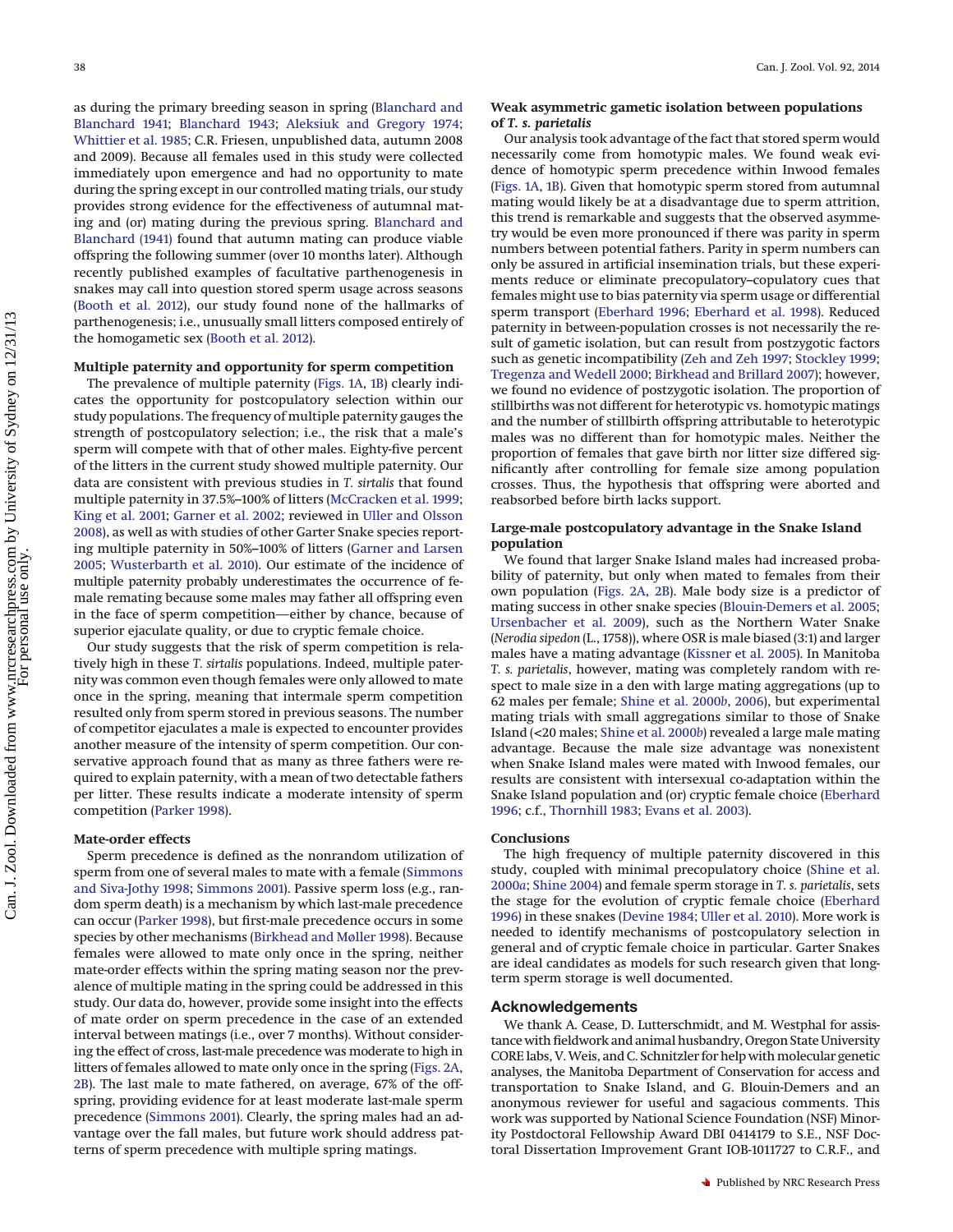NSF grant IOB-0620125 to R.T.M. Research was conducted under the authority of Oregon State University Institutional Animal Care and Use Committee Protocol and a Manitoba Conservation Wildlife Scientific Permit.

## **References**

- <span id="page-6-7"></span>Adams, E.M., Jones, A.G., and Arnold, S.J. 2005. Multiple paternity in a natural population of a salamander with long-term sperm storage. Mol. Ecol. **14**(6): 1803–1810. doi[:10.1111/j.1365-294X.2005.02539.x.](http://dx.doi.org/10.1111/j.1365-294X.2005.02539.x) PMID[:15836651.](http://www.ncbi.nlm.nih.gov/pubmed/15836651)
- <span id="page-6-23"></span>Aleksiuk, M., and Gregory, P.T. 1974. Regulation of seasonal mating behavior in *Thamnophis sirtalis parietalis*. Copeia, **1974**(3): 681–689. doi[:10.2307/1442681.](http://dx.doi.org/10.2307/1442681)
- <span id="page-6-4"></span>Alonzo, S.H., and Pizzari, T. 2013. Selection on female remating interval is influenced by male sperm competition strategies and ejaculate characteristics. Philos. Trans. R. Soc. B Biol. Sci. **368**(1613). doi[:10.1098/rstb.2012.0044.](http://dx.doi.org/10.1098/rstb.2012.0044) PMID: [23339235.](http://www.ncbi.nlm.nih.gov/pubmed/23339235)
- <span id="page-6-6"></span>Arnqvist, G., and Rowe, L. 2005. Sexual conflict. Princeton University Press, Princeton, N.J.
- <span id="page-6-48"></span>Birkhead, T.R., and Brillard, J.-P. 2007. Reproductive isolation in birds: postcopulatory prezygotic barriers. Trends Ecol. Evol. **22**(5): 266–272. doi[:10.1016/](http://dx.doi.org/10.1016/j.tree.2007.02.004) [j.tree.2007.02.004.](http://dx.doi.org/10.1016/j.tree.2007.02.004) PMID[:17306413.](http://www.ncbi.nlm.nih.gov/pubmed/17306413)
- <span id="page-6-0"></span>Birkhead, T.R., and Møller, A.P. 1993. Sexual selection and the temporal separation of reproductive events: sperm storage data from reptiles, birds and mammals. Biol. J. Linn. Soc. **50**(4): 295–311. doi[:10.1111/j.1095-8312.1993.tb0](http://dx.doi.org/10.1111/j.1095-8312.1993.tb00933.x) [0933.x.](http://dx.doi.org/10.1111/j.1095-8312.1993.tb00933.x)
- <span id="page-6-1"></span>Birkhead, T.R., and Møller, A.P. 1998. Sperm competition and sexual selection. Academic Press, San Diego, Calif.
- <span id="page-6-2"></span>Birkhead, T.R., Martinez, J.G., Burke, T., and Froman, D.P. 1999. Sperm mobility determines the outcome of sperm competition in the domestic fowl. Proc. R. Soc. B Biol. Sci. **266**(1430): 1759–1764. doi[:10.1098/rspb.1999.0843.](http://dx.doi.org/10.1098/rspb.1999.0843)
- <span id="page-6-27"></span>Bittner, T.D., and King, R.B. 2003. Gene flow and melanism in garter snakes revisited: a comparison of molecular markers and island vs. coalescent models. Biol. J. Linn. Soc. **79**(3): 389–399. doi[:10.1046/j.1095-8312.2003.00199.x.](http://dx.doi.org/10.1046/j.1095-8312.2003.00199.x)
- <span id="page-6-17"></span>Blanchard, F.C. 1943. A test of fecundity of the garter snake *Thamnophis sirtalis sirtalis* (Linnaeus) in the year following the year of insemination. Mich. Acad. Sci. Arts Lett. **28**: 313–316.
- <span id="page-6-16"></span>Blanchard, F.N., and Blanchard, F.C. 1941. The inheritance of melanism in the garter snake *Thamnophis sirtalis sirtalis* (Linnaeus), and some evidence of effective autumn mating. Mich. Acad. Sci. Arts Lett. **26**: 177–193.
- <span id="page-6-36"></span>Blanchard, F.N., and Finster, E.B. 1933. A method of marking living snakes for future recognition, with a discussion of some problems and results. Ecology, **14**(4): 334–347. doi[:10.2307/1932657.](http://dx.doi.org/10.2307/1932657)
- <span id="page-6-49"></span>Blouin-Demers, G., Gibbs, H.L., and Weatherhead, P. 2005. Genetic evidence for sexual selection in black ratsnakes, *Elaphe obsoleta*. Anim. Behav. **69**(1): 225– 234. doi[:10.1016/j.anbehav.2004.03.012.](http://dx.doi.org/10.1016/j.anbehav.2004.03.012)
- <span id="page-6-9"></span>Boomsma, J.J., Baer, B., and Heinze, J. 2005. The evolution of male traits in social insects. Annu. Rev. Entomol. **50**: 395–420. doi[:10.1146/annurev.ento.50.07](http://dx.doi.org/10.1146/annurev.ento.50.071803.130416) [1803.130416.](http://dx.doi.org/10.1146/annurev.ento.50.071803.130416) PMID[:15822204.](http://www.ncbi.nlm.nih.gov/pubmed/15822204)
- <span id="page-6-43"></span>Booth, W., Smith, C.F., Eskridge, P.H., Hoss, S.K., Mendelson, J.R., III, and Schuett, G.W. 2012. Facultative parthenogenesis discovered in wild vertebrates. Biol. Lett. **8**(6): 983–985. doi[:10.1098/rsbl.2012.0666.](http://dx.doi.org/10.1098/rsbl.2012.0666) PMID[:22977071.](http://www.ncbi.nlm.nih.gov/pubmed/22977071)
- <span id="page-6-11"></span>Collins, J.T., and Taggart, T.W. 2002. Standard common and current scientific names for North American amphibians, turtles, reptiles and crocodilians. Center for North American Herpetology, Lawrence, Kans.
- <span id="page-6-10"></span>Crews, D., and Moore, M.C. 1986. Evolution of mechanisms controlling mating behavior. Science, **231**(4734): 121–125. doi[:10.1126/science.3941893.](http://dx.doi.org/10.1126/science.3941893) PMID: [3941893.](http://www.ncbi.nlm.nih.gov/pubmed/3941893)
- <span id="page-6-15"></span>Devine, M.C. 1984. Potential for sperm competition in reptiles: behavioral and physiological consequences. *In* Sperm competition and the evolution of animal mating systems. *Edited by* R.L. Smith. Academic Press, Orlando, Fla. pp. 509–521.
- <span id="page-6-38"></span>DeWoody, J., Nason, J.D., and Hipkins, V.D. 2006. Mitigating scoring errors in microsatellite data from wild populations. Mol. Ecol. Notes, **6**(4): 951–957. doi[:10.1111/j.1471-8286.2006.01449.x.](http://dx.doi.org/10.1111/j.1471-8286.2006.01449.x)
- <span id="page-6-28"></span><span id="page-6-18"></span>DiLeo, M.F., Row, J.R., and Lougheed, S.C. 2010. Discordant patterns of population structure for two co-distributed snake species across a fragmented Ontario landscape. Divers. Distrib. **16**(4): 571–581. doi[:10.1111/j.1472-4642.2010.](http://dx.doi.org/10.1111/j.1472-4642.2010.00667.x) [00667.x.](http://dx.doi.org/10.1111/j.1472-4642.2010.00667.x)
	- Duvall, D., Schuett, G.W., and Arnold, S.J. 1993. Ecology and evolution of snake mating systems. *In* Snakes: ecology and behavior. *Edited by* R.A. Seigel and J.T. Collins. McGraw-Hill, New York. pp. 165–200.
	- Dyke, A. 2004. An outline of North American deglaciation with emphasis on central and northern Canada. Dev. Quat. Sci. **2**: 373–424. doi[:10.1016/S1571-](http://dx.doi.org/10.1016/S1571-0866(04)80209-4) [0866\(04\)80209-4.](http://dx.doi.org/10.1016/S1571-0866(04)80209-4)
- <span id="page-6-29"></span><span id="page-6-5"></span>Eberhard, W.G. 1996. Female control: sexual selection by cryptic female choice. Princeton University Press, Princeton, N.J.
- <span id="page-6-47"></span>Eberhard, W.G., Birkhead, T.R., and Møller, A.P. 1998. Female roles in sperm competition. *In* Sperm competition and sexual selection. *Edited by* T.R. Birkhead and A.P. Møller. Academic Press, San Diego, Calif. pp. 91–116.
- <span id="page-6-24"></span>Emlen, S.T., and Oring, L.W. 1977. Ecology, sexual selection, and the evolution of mating systems. Science, **197**(4300): 215–223. doi[:10.1126/science.327542.](http://dx.doi.org/10.1126/science.327542) PMID[:327542.](http://www.ncbi.nlm.nih.gov/pubmed/327542)
- <span id="page-6-51"></span>Evans, J.P., Zane, L., Francescato, S., and Pilastro, A. 2003. Directional post-

copulatory sexual selection revealed by artificial insemination. Nature, **421**(6921): 360–363. doi[:10.1038/nature01367.](http://dx.doi.org/10.1038/nature01367) PMID[:12540898.](http://www.ncbi.nlm.nih.gov/pubmed/12540898)

- <span id="page-6-12"></span>Fox, W. 1956. Seminal receptacles of snakes. Anat. Rec. **124**(3): 519–539. doi[:10.](http://dx.doi.org/10.1002/ar.1091240303) [1002/ar.1091240303.](http://dx.doi.org/10.1002/ar.1091240303) PMID[:13314111.](http://www.ncbi.nlm.nih.gov/pubmed/13314111)
- <span id="page-6-20"></span>Friesen, C.R., Shine, R., Krohmer, R.W., and Mason, R.T. 2013. Not just a chastity belt: the functional significance of mating plugs in garter snakes, revisited. Biol. J. Linn. Soc. **109**(4): 893–907. doi[:10.1111/bij.12089.](http://dx.doi.org/10.1111/bij.12089)
- <span id="page-6-3"></span>García-González, F., and Simmons, L.W. 2005. Sperm viability matters in insect sperm competition. Curr. Biol. **15**(3): 271–275. doi[:10.1016/j.cub.2005.01.032.](http://dx.doi.org/10.1016/j.cub.2005.01.032) PMID[:15694313.](http://www.ncbi.nlm.nih.gov/pubmed/15694313)
- <span id="page-6-46"></span>Garner, T.W.J., and Larsen, K.W. 2005. Multiple paternity in the western terrestrial garter snake, *Thamnophis elegans*. Can. J. Zool. **83**(5): 656–663. doi[:10.1139/](http://dx.doi.org/10.1139/z05-057) [z05-057.](http://dx.doi.org/10.1139/z05-057)
- <span id="page-6-45"></span>Garner, T.W.J., Gregory, P.T., McCracken, G.F., Burghardt, G.M., Koop, B.F., McLain, S.E., and Nelson, R.J. 2002. Geographic variation of multiple paternity in the common garter snake (*Thamnophis sirtalis*). Copeia, **2002**(1): 15–23. doi[:10.1643/0045-8511\(2002\)002\[0015:GVOMPI\]2.0.CO;2.](http://dx.doi.org/10.1643/0045-8511(2002)002%5B0015%3AGVOMPI%5D2.0.CO%3B2)
- <span id="page-6-37"></span>Garner, T.W.J., Pearman, P.B., Gregory, P.T., Tomio, G., Wischniowski, S.G., and Hosken, D.J. 2004. Microsatellite markers developed from *Thamnophis elegans* and *Thamnophis sirtalis* and their utility in three species of garter snakes. Mol. Ecol. Notes, **4**(3): 369–371. doi[:10.1111/j.1471-8286.2004.00656.x.](http://dx.doi.org/10.1111/j.1471-8286.2004.00656.x)
- <span id="page-6-33"></span>Gavrilets, S. 2000. Rapid evolution of reproductive barriers driven by sexual conflict. Nature, **403**(6772): 886–889. doi[:10.1038/35002564.](http://dx.doi.org/10.1038/35002564) PMID[:10706284.](http://www.ncbi.nlm.nih.gov/pubmed/10706284)
- <span id="page-6-34"></span>Gay, L., Hosken, D.J., Eady, P., Vasudev, R., and Tregenza, T. 2010. The evolution of harm—effect of sexual conflicts and population size. Evolution, **65**(3): 725–737. doi[:10.1111/j.1558-5646.2010.01181.x.](http://dx.doi.org/10.1111/j.1558-5646.2010.01181.x)
- <span id="page-6-26"></span>Gibbs, H.L., and Weatherhead, P.J. 2001. Insights into population ecology and sexual selection in snakes through the application of DNA-based genetic markers. J. Hered. **92(**2): 173–179. doi[:10.1093/jhered/92.2.173.](http://dx.doi.org/10.1093/jhered/92.2.173) PMID[:11396576.](http://www.ncbi.nlm.nih.gov/pubmed/11396576)
- <span id="page-6-40"></span>Gilchrist, A.S., and Partridge, L. 1997. Heritability of pre-adult viability differences can explain apparent heritability of sperm displacement ability in *Drosophila melanogaster*. Proc. R. Soc. B Biol. Sci. **264**(1386): 1271–1275. doi[:10.](http://dx.doi.org/10.1098/rspb.1997.0175) [1098/rspb.1997.0175.](http://dx.doi.org/10.1098/rspb.1997.0175) PMID[:9332012.](http://www.ncbi.nlm.nih.gov/pubmed/9332012)
- <span id="page-6-21"></span>Gregory, P.T. 1974. Patterns of spring emergence of the red-sided garter snake (*Thamnophis sirtalis parietalis*) in the Interlake region of Manitoba. Can. J. Zool. **52**(8): 1063–1069. doi[:10.1139/z74-141.](http://dx.doi.org/10.1139/z74-141)
- <span id="page-6-42"></span>Gregory, P.T. 2006. Influence of income and capital on reproduction in a viviparous snake: direct and indirect effects. J. Zool. (Lond.), **270**(3): 414–419. doi[:10.1111/j.1469-7998.2006.00149.x.](http://dx.doi.org/10.1111/j.1469-7998.2006.00149.x)
- <span id="page-6-41"></span>Gregory, P.T., and Larsen, K.W. 1993. Geographic variation in reproductive characteristics among Canadian populations of the common garter snake (*Thamnophis sirtalis*). Copeia, **1993**: 946–958. doi[:10.2307/1447072.](http://dx.doi.org/10.2307/1447072)
- <span id="page-6-22"></span>Gregory, P.T., and Stewart, K.W. 1975. Long-distance dispersal and feeding strategy of the red-sided garter snake (*Thamnophis sirtalis parietalis*) in the Interlake of Manitoba. Can. J. Zool. **53**(3): 238–245. doi[:10.1139/z75-030.](http://dx.doi.org/10.1139/z75-030)
- <span id="page-6-14"></span>Halpert, A.P., Garstka, W.R., and Crews, D. 1982. Sperm transport and storage and its relation to the annual sexual cycle of the female red-sided garter snake, *Thamnophis sirtalis parietalis*. J. Morphol. **174**(2): 149–159. doi[:10.1002/](http://dx.doi.org/10.1002/jmor.1051740204) [jmor.1051740204.](http://dx.doi.org/10.1002/jmor.1051740204)
- <span id="page-6-13"></span>Hoffman, L.H., and Wimsatt, W.A. 1972. Histochemical and electron microscopic observations on the sperm receptacles in the garter snake oviduct. Am. J. Anat. **134**(1): 71–95. doi[:10.1002/aja.1001340107.](http://dx.doi.org/10.1002/aja.1001340107) PMID[:4260659.](http://www.ncbi.nlm.nih.gov/pubmed/4260659)
- <span id="page-6-8"></span>Hölldobler, B., and Wilson, E.O. 1990. The ants. Belknap Press of Harvard University Press, Cambridge, Mass.
- <span id="page-6-39"></span>Kalinowski, S.T., Taper, M.L., and Marshall, T.C. 2007. Revising how the computer program Cervus accommodates genotyping error increases success in paternity assignment.Mol. Ecol. **16**(5): 1099–1106. doi[:10.1111/j.1365-294X.2007.](http://dx.doi.org/10.1111/j.1365-294X.2007.03089.x) [03089.x.](http://dx.doi.org/10.1111/j.1365-294X.2007.03089.x) PMID[:17305863.](http://www.ncbi.nlm.nih.gov/pubmed/17305863)
- <span id="page-6-44"></span>King, R.B., Milstead, W.B., Gibbs, H.L., Prosser, M.R., Burghardt, G.M., and McCracken, G.F. 2001. Application of microsatellite DNA markers to discriminate between maternal and genetic effects on scalation and behavior in multiply-sired garter snake litters. Can. J. Zool. **79**(1): 121–128. doi[:10.1139/z00-](http://dx.doi.org/10.1139/z00-183) [183.](http://dx.doi.org/10.1139/z00-183)
- <span id="page-6-50"></span>Kissner, K.J., Weatherhead, P.J., and Gibbs, H.L. 2005. Experimental assessment of ecological and phenotypic factors affecting male mating success and polyandry in northern watersnakes, *Nerodia sipedon*. Behav. Ecol. Sociobiol. **59**(2): 207–214. doi[:10.1007/s00265-005-0026-7.](http://dx.doi.org/10.1007/s00265-005-0026-7)
- <span id="page-6-32"></span>Lande,, R. 1981. Models of speciation by sexual selection on polygenic traits. Proc. Natl. Acad. Sci. U.S.A. **78**(6): 3721–3725. doi[:10.1073/pnas.78.6.3721.](http://dx.doi.org/10.1073/pnas.78.6.3721)
- <span id="page-6-31"></span>Lande, R. 1992. Neutral theory of quantitative genetic variance in an island model with local extinction and colonization. Evolution, **46**(2): 381–389. doi: [10.2307/2409859.](http://dx.doi.org/10.2307/2409859)
- <span id="page-6-19"></span>LeMaster, M.P., and Mason, R.T. 2002. Variation in a female sexual attractiveness pheromone controls male mate choice in garter snakes. J. Chem. Ecol. **28**(6): 1269–1285. doi[:10.1023/A:1016294003641.](http://dx.doi.org/10.1023/A%3A1016294003641) PMID[:12184402.](http://www.ncbi.nlm.nih.gov/pubmed/12184402)
- <span id="page-6-30"></span>LeMaster, M.P., and Mason, R.T. 2003. Pheromonally mediated sexual isolation among denning populations of red-sided garter snakes, *Thamnophis sirtalis parietalis*. J. Chem. Ecol. **29**(4): 1027–1043. PMID[:12775159.](http://www.ncbi.nlm.nih.gov/pubmed/12775159)
- <span id="page-6-25"></span>Lougheed, S.C., Gibbs, H.L., Prior, K.A., and Weatherhead, P.J. 1999. Hierarchical patterns of genetic population structure in black rat snakes (*Elaphe obsoleta obsoleta*) as revealed by microsatellite DNA analysis. Evolution, **53**(6): 1995– 2001. doi[:10.2307/2640459.](http://dx.doi.org/10.2307/2640459)
- <span id="page-6-35"></span>Lutterschmidt, D.I., LeMaster, M.P., and Mason, R.T. 2006. Minimal overwinter-